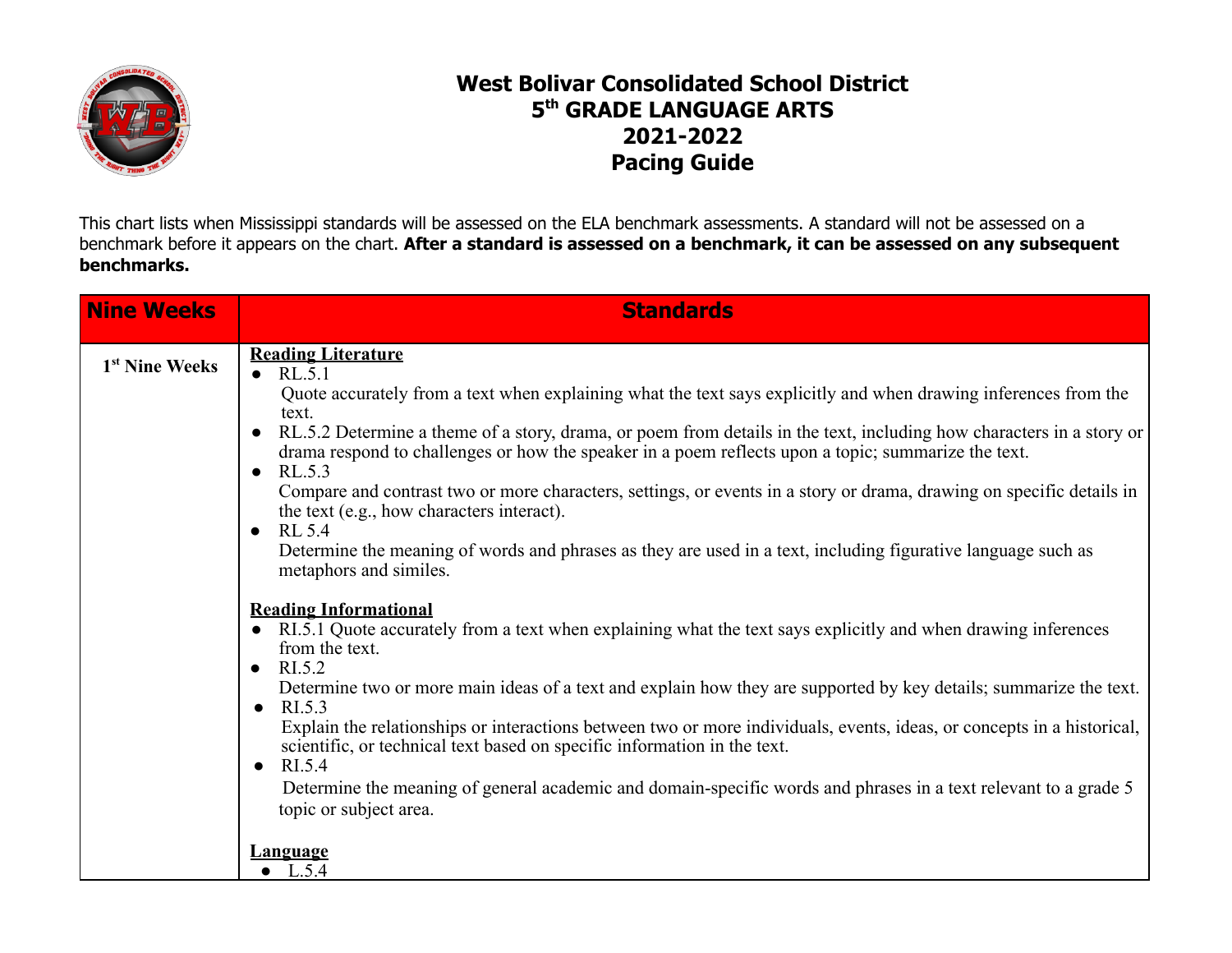|                          | Determine or clarify the meaning of unknown and multiple-meaning words and phrases based on grade 5 reading<br>and content, choosing flexibly from a range of strategies.<br>$\bullet$ L.5.4a<br>Use context (e.g., cause/effect relationships and comparisons in text) as a clue to the meaning of a word or phrase.<br>$\bullet$ L.5.4b<br>Use common, grade-appropriate Greek and Latin affixes and roots as clues to the meaning of a word (e.g.,<br>photograph, photosynthesis).<br>$\bullet$ L.5.4c<br>Consult reference materials (e.g., dictionaries, glossaries, thesauruses), both print and digital, to find the<br>pronunciation and determine or clarify the precise meaning of key words and phrases.<br>• $L.5.5$<br>Demonstrate understanding of figurative language, word relationships, and nuances in word meanings.<br><b>Writing</b><br>• $W.5.3$<br>Write narratives to develop real or imagined experiences or events using effective technique, descriptive details,<br>and clear event sequences.<br>$\bullet$ W.5.3a<br>Orient the reader by establishing a situation and introducing a narrator and/or characters; organize an event<br>sequence that unfolds naturally.<br>W.5.3b<br>$\bullet$<br>Use narrative techniques, such as dialogue, description, and pacing, to develop experiences and events or show the |
|--------------------------|--------------------------------------------------------------------------------------------------------------------------------------------------------------------------------------------------------------------------------------------------------------------------------------------------------------------------------------------------------------------------------------------------------------------------------------------------------------------------------------------------------------------------------------------------------------------------------------------------------------------------------------------------------------------------------------------------------------------------------------------------------------------------------------------------------------------------------------------------------------------------------------------------------------------------------------------------------------------------------------------------------------------------------------------------------------------------------------------------------------------------------------------------------------------------------------------------------------------------------------------------------------------------------------------------------------------------------------------------|
| 2nd Nine<br><b>Weeks</b> | responses of characters to situations.<br><b>Reading Literature</b><br>$\bullet$ RL.5.5<br>Explain how a series of chapters, scenes, or stanzas fits together to provide the overall structure of a particular story,<br>drama, or poem.<br>$\bullet$ RL.5.6<br>Describe how a narrator's or speaker's point of view influences how events are described.<br>$\bullet$ RL.5.7<br>Analyze how visual and multimedia elements contribute to the meaning, tone, or beauty of a text (e.g., graphic<br>novel, multimedia<br>presentation of fiction, folktale, myth, poem).<br><b>Reading Informational</b><br>RI.5.5<br>Compare and contrast the overall structure (e.g., chronology, comparison, cause/effect, problem/solution) of events,<br>ideas, concepts, or information in two or more texts.                                                                                                                                                                                                                                                                                                                                                                                                                                                                                                                                               |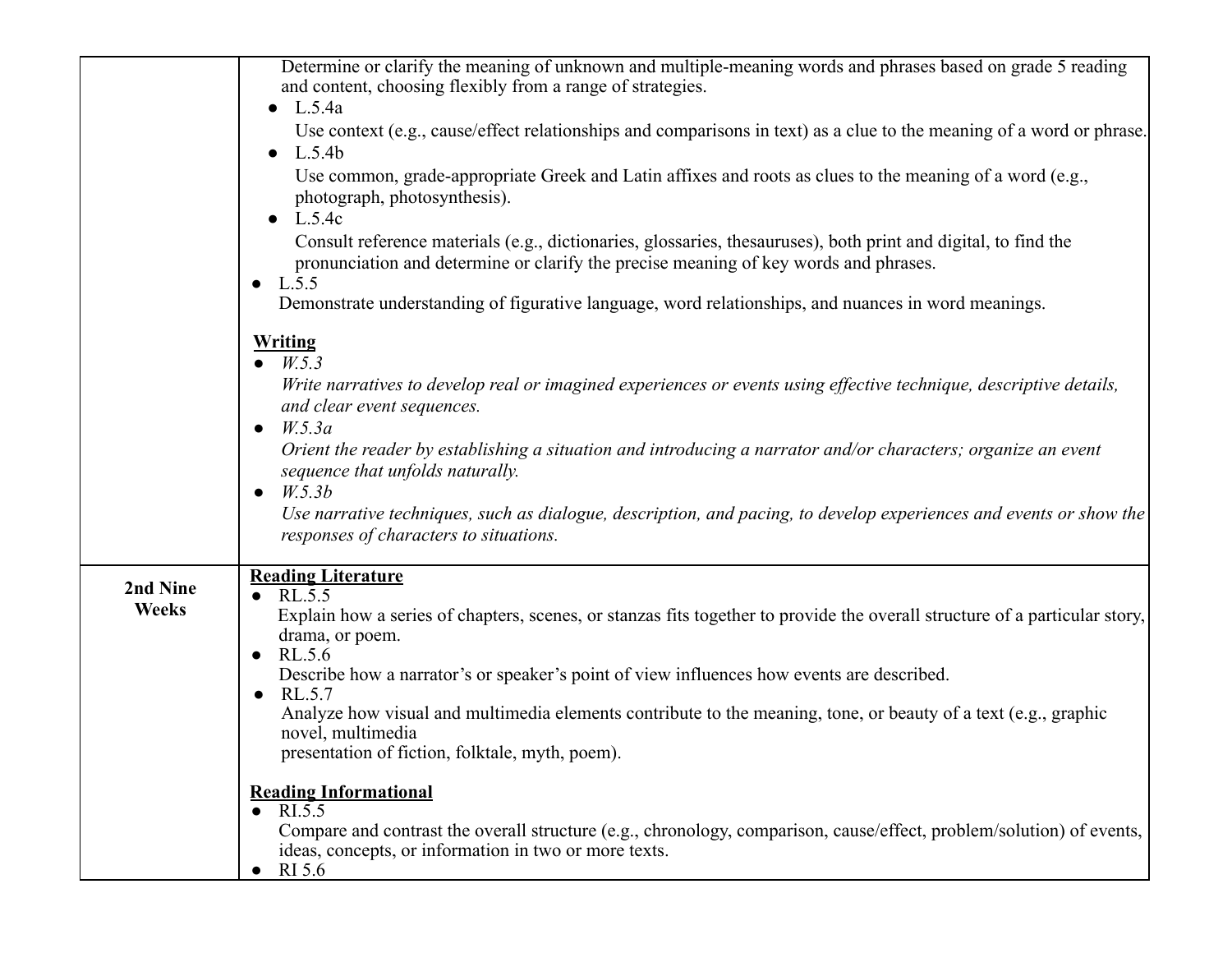|                          | Analyze multiple accounts of the same event or topic, noting important similarities and differences in the point of<br>view they represent.<br>RI.5.7<br>Draw on information from multiple print or digital sources, demonstrating the ability to locate an answer to a<br>question quickly or to solve a problem efficiently.<br>$\bullet$ RI.5.8<br>Explain how an author uses reasons and evidence to support particular points in a text, identifying which reasons<br>and evidence support which point(s).                                                                                                                                                                                                                                                                                                                                                                                                                                |
|--------------------------|------------------------------------------------------------------------------------------------------------------------------------------------------------------------------------------------------------------------------------------------------------------------------------------------------------------------------------------------------------------------------------------------------------------------------------------------------------------------------------------------------------------------------------------------------------------------------------------------------------------------------------------------------------------------------------------------------------------------------------------------------------------------------------------------------------------------------------------------------------------------------------------------------------------------------------------------|
|                          | <b>Language</b><br>• $L.5.6$<br>Acquire and use accurately grade-appropriate general academic and domain-specific words and phrases, including<br>those that signal contrast, addition, and other logical relationships (e.g., however, although, nevertheless, similarly,<br>moreover, in addition).                                                                                                                                                                                                                                                                                                                                                                                                                                                                                                                                                                                                                                          |
|                          | <b>Writing</b><br>$\bullet$ $W.5.2$<br>Write informative/explanatory texts to examine a topic and convey ideas and information clearly.<br>W.5.2a<br>$\bullet$<br>Introduce a topic clearly, provide a general observation and focus, and group related information logically; include<br>formatting (e.g., headings), illustrations, and multimedia when useful to aiding comprehension.<br>W.5.2b<br>Develop the topic with facts, definitions, concrete details, quotations, or other information and examples related to<br>the topic.<br>$\bullet$ $W.5.2c$<br>Link ideas within and across categories of information using words, phrases, and clauses (e.g., in contrast,<br>especially).<br>$\bullet$ W.5.2d<br>Use precise language and domain-specific vocabulary to inform about or explain the topic.<br>$\bullet$ <i>W.5.2e</i><br>Provide a concluding statement or section related to the information or explanation presented. |
| 3rd Nine<br><b>Weeks</b> | <b>Reading Literature</b><br>RL.5.9<br>Compare and contrast stories in the same genre (e.g., mysteries and adventure stories) on their approaches to similar<br>themes and topics.                                                                                                                                                                                                                                                                                                                                                                                                                                                                                                                                                                                                                                                                                                                                                             |
|                          | <b>Reading Informational</b><br>RI.5.9<br>Integrate information from several texts on the same topic in order to write or speak about the subject<br>knowledgeably.                                                                                                                                                                                                                                                                                                                                                                                                                                                                                                                                                                                                                                                                                                                                                                            |